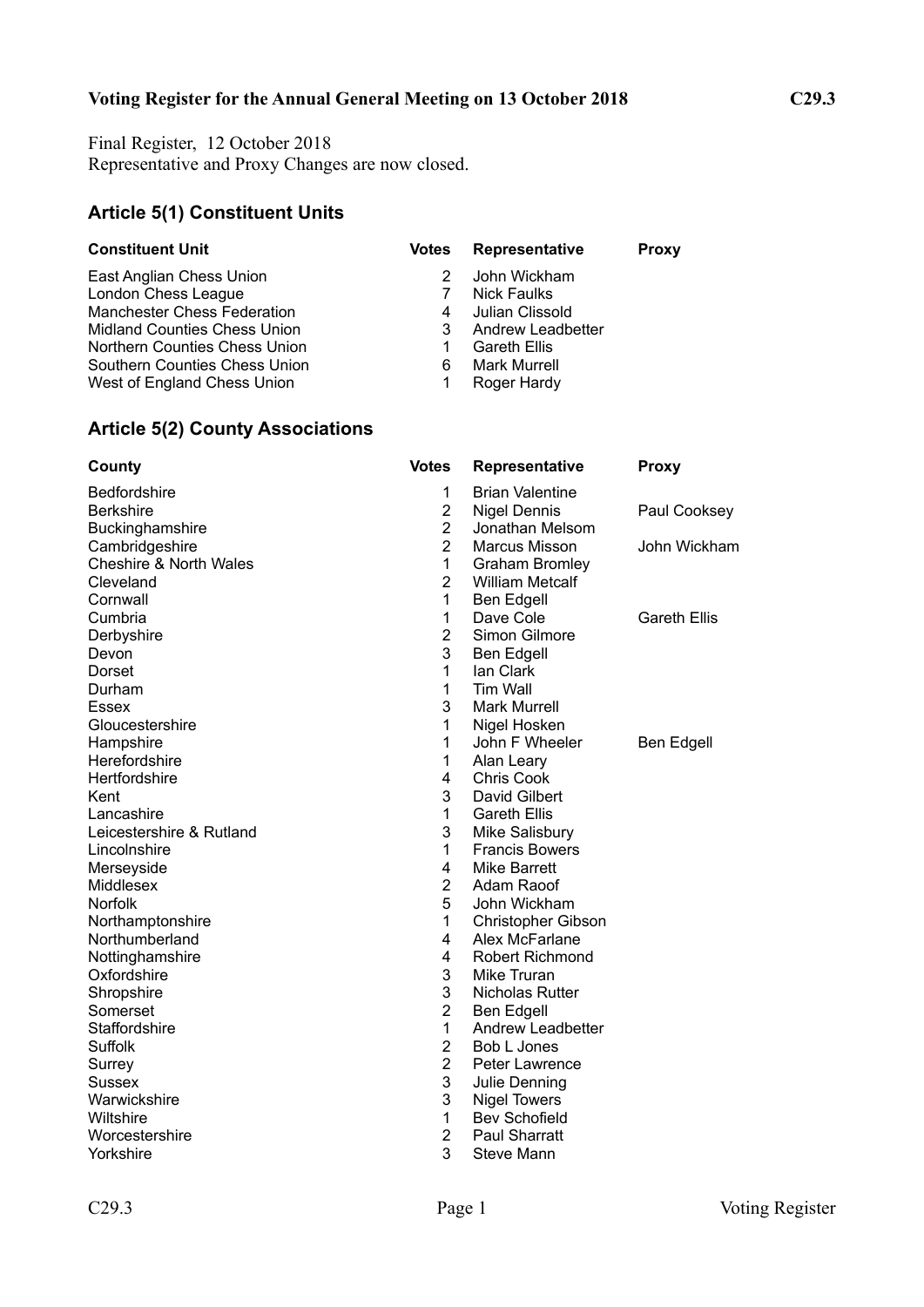# **Article 5(3) Chess Leagues**

| League                                | <b>Votes</b>   | <b>Representative</b>   | <b>Proxy</b>            |
|---------------------------------------|----------------|-------------------------|-------------------------|
| 4NCL                                  | 14             | Mike Truran             |                         |
| Birmingham & District League          | 8              | Peter Hughes            |                         |
| Blackpool & Fylde League              | $\overline{2}$ | Philip Raynor           | <b>Michael Farthing</b> |
| Bournemouth & District League         | $\overline{2}$ | lan Clark               |                         |
| <b>Bradford &amp; District League</b> | $\mathbf{1}$   | David Barlow            |                         |
| <b>Briant Poulter Chess League</b>    | $\overline{2}$ | Neill Cooper            | <b>Peter Lawrence</b>   |
| <b>Bristol &amp; District League</b>  | 6              | Ben Edgell              |                         |
| Bronowski Trophy                      | $\mathbf{1}$   | <b>Nick Faulks</b>      |                         |
| Bury & Rochdale League                | 1              | <b>Bill O'Rourke</b>    | <b>Gareth Ellis</b>     |
| Cannock & District League             | $\mathbf{1}$   | Andrew Leadbetter       |                         |
| Central Lancashire League             | 1              | <b>Bill O'Rourke</b>    | <b>Gareth Ellis</b>     |
| <b>Chess 2020</b>                     | $\mathbf{1}$   | Peter Hornsby           |                         |
| <b>Chester &amp; District League</b>  | $\overline{2}$ | David Robertson         |                         |
| Chiltern League                       | $\mathbf{1}$   | <b>Nigel Dennis</b>     |                         |
| <b>City Chess Association</b>         | $\mathbf{1}$   | <b>Terry Skippen</b>    |                         |
| Coventry & District League            | $\overline{2}$ | <b>Hok Chiu</b>         |                         |
| Croydon & District League             | $\mathbf{1}$   | Angus French            |                         |
| Darlington & District League          | $\mathbf{1}$   | Peter McKay             | <b>William Metcalf</b>  |
| Dudley & District League              | $\mathbf{1}$   | Paul Sharratt           |                         |
| Exeter & District League              | 1              | Tim Paulden             | <b>Ben Edgell</b>       |
| Hertford & District League            | 1              | <b>Matthew Read</b>     |                         |
| Hillingdon & District League          | 1              | Nigel Colter            |                         |
| Hull & District Chess Association     | 3              | Stephen Greep           | Chairman                |
| Lancaster & Morecambe League          | $\mathbf{1}$   | <b>Michael Farthing</b> |                         |
| Leamington & District League          | 3              | <b>Gordon Christie</b>  |                         |
| Leeds League                          | 3              | Ihor Lewyk              |                         |
| London Public Service Chess League    | 4              | David Gilbert           |                         |
| Mid-Sussex League                     | $\overline{2}$ | Julie Denning           |                         |
| North Circular Chess League           | $\overline{2}$ | Gary Cook               | John Reyes              |
| North Essex League                    | $\overline{2}$ | Chris Fegan             |                         |
| North Gloucestershire Chess League    | $\overline{2}$ | Nigel Hosken            |                         |
| North Staffordshire League            | 3              | Andrew Leadbetter       |                         |
| Portsmouth & District League          | 1              | John F Wheeler          | <b>Ben Edgell</b>       |
| South East Lancashire League          | 1              | John Reyes              |                         |
| Southend & District League            | $\overline{2}$ | <b>Howard Grist</b>     |                         |
| Southampton League                    | $\overline{2}$ | <b>Malcolm Clarke</b>   | <b>Ben Edgell</b>       |
| South Tynedale League                 | 1              | Dave Cole               | <b>Gareth Ellis</b>     |
| Stockport Chess League                | 4              | John Reyes              |                         |
| <b>Stockport Rapidplay League</b>     | 1              | John Reyes              |                         |
| <b>Surrey Border League</b>           | $\overline{2}$ | Michael Gunn            |                         |
| Thanet & East Kent Chess League       | $\overline{2}$ | lan Hames               | Chairman                |
| <b>Torbay League</b>                  | $\overline{2}$ | Ben Edgell              |                         |
| <b>Thames Valley League</b>           | $\overline{2}$ | Nigel Dennis            |                         |
| Warrington & District Chess League    | $\overline{2}$ | <b>Gareth Ellis</b>     |                         |
| <b>Wirral Chess League</b>            | $\overline{2}$ | David Farley            |                         |
| Wolverhampton & District Chess League | 3              | Andrew Leadbetter       |                         |
| Worcester & District League           | $\mathbf 1$    | Paul Sharratt           |                         |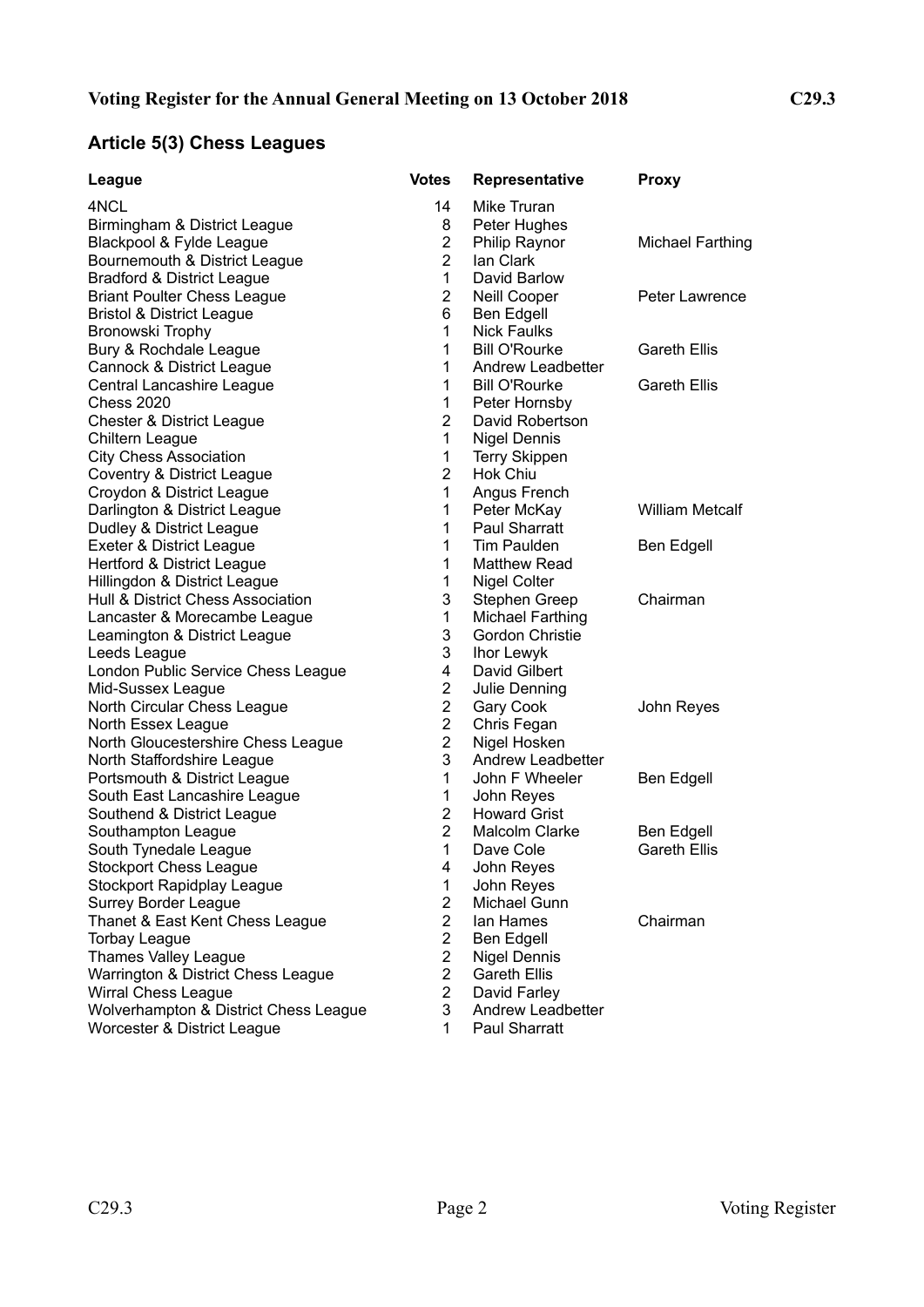# **Article 5(4) Chess Congresses**

| <b>Congress</b>                         | Votes          | Representative         | <b>Proxy</b>            |
|-----------------------------------------|----------------|------------------------|-------------------------|
| Berks & Bucks Congress                  | 3              | Nigel Dennis           |                         |
| <b>Blackpool Chess Conference</b>       | $\overline{2}$ | <b>Bill O'Rourke</b>   | Gareth Ellis            |
| <b>Bolton Easter Congress</b>           | 1              | Rod Middleton          |                         |
| <b>British Rapidplay</b>                | 1              | <b>Brent Kitson</b>    | John Reyes              |
| <b>Bury St Edmunds Congress</b>         | 1              | John Wickham           |                         |
| <b>Castle Chess</b>                     | 1              | Tony Corfe             |                         |
| <b>Coulsdon Chess Fellowship</b>        | 5              | Scott Freeman          |                         |
| <b>Central London Chess Congress</b>    | 1              | John Sargent           |                         |
| <b>Chess Masters</b>                    | 1              | Sheela Jina            |                         |
| <b>Crowborough Congress</b>             | $\mathbf{1}$   | Julie Denning          |                         |
| <b>Chess in Schools and Communities</b> | 5              | Chris Fegan            |                         |
| Delancey UK Schools Chess Challenge     | 9              | Sarah Longson          | Tim Wall                |
| Doncaster Congress                      | 1              | <b>Steve Mann</b>      |                         |
| e2e4                                    | 1              | Sean Hewitt            |                         |
| East Devon Chess Congress               | 1              | Sean Pope              |                         |
| Frodsham Congress                       | 1              | Pat Ridley             |                         |
| Frome                                   | $\mathbf{1}$   | Gerry Jepps            |                         |
| Golders Green                           | 5              | Adam Raoof             | <b>Robert Stern</b>     |
| <b>Gibralter Masters</b>                | 5              | <b>Stuart Conquest</b> | Malcolm Pein            |
| <b>Hampstead Congress</b>               | 5              | Adam Raoof             | <b>Robert Stern</b>     |
| Hastings Internatonal                   | $\overline{2}$ | Alan Hustwayte         | David Sedgwick          |
| <b>Heywood Congress</b>                 | 1              | <b>Bill O'RourKe</b>   | <b>Gareth Ellis</b>     |
| Kidlington Chess Tournment              | 1              | Mike Truran            |                         |
| Kent Junior Chess Association           | 3              | Simon Metcalf          |                         |
| King's Place Chess Festival             | 1              | Adam Raoof             | <b>Robert Stern</b>     |
| Leek Congress                           | 1              | Roger Edwards          |                         |
| <b>Leyland Congress</b>                 | 1              | David Clayton          |                         |
| London Junior Chess Championships       | 5              | Ezra Lutton            |                         |
| National Chess Junior Squad             | 1              | Marc Shaw              |                         |
| Northumbria Junior Chess Association    | 1              | Tim Wall               |                         |
| <b>Preston Chess Congress</b>           | 1              | Malcolm Peacock        | <b>Michael Farthing</b> |
| Royal Beacon Seniors                    | 1              | Bob Jones              |                         |
| <b>Scarborough Congress</b>             | $\overline{2}$ | Alex McFarlane         |                         |
| South Lakes Congress                    | 1              | Dave Cole              | <b>Gareth Ellis</b>     |
| Southend Easter Congress                | $\mathbf{1}$   | Gavin Hughes           |                         |
| St Albans Congress                      | 1              | Ray Claret             | Chris Majer             |
| Stockport Rapidplay                     | 1              | Peter Taylor           | John Reyes              |
| <b>Surrey Congress</b>                  | 1              | Michael Gunn           |                         |
| <b>Teignmouth Rapidplay</b>             | 1              | <b>Mark Cockerton</b>  |                         |
| Witney Rapidplay                        | 1              | Mike Truran            |                         |
| <b>Witney Weekend Congress</b>          | 1              | Mike Truran            |                         |
| <b>Wiltshire Junior Chess</b>           | $\overline{2}$ | <b>Bev Schofield</b>   |                         |

### **Article (5) Other Organisations**

| <b>Barnstaple Chess Club</b>                   |
|------------------------------------------------|
| <b>British Chess Problem Society</b>           |
| <b>Braille Chess Association</b>               |
| <b>British Universities' Chess Association</b> |
| <b>Chess Arbiters' Association</b>             |
| <b>English Deaf Chess Association</b>          |

### **Organisation Votes Representative Proxy** 1 Jack Rudd 1 Nigel Dennis<br>1 Owen Phillips Owen Phillips 1 Alex Holowczak 1 Michael Forster

1 Alasdair MacLeod